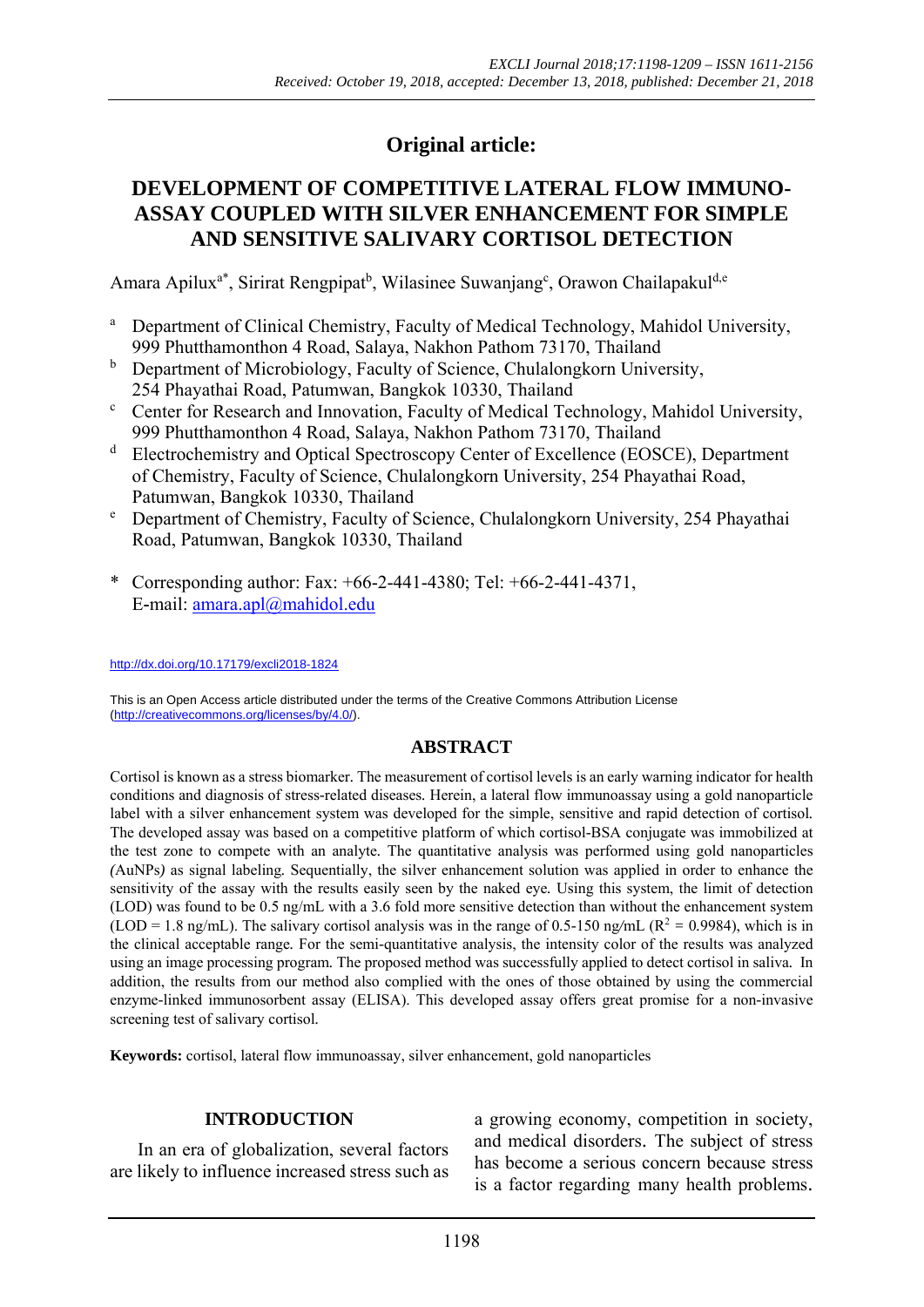Cortisol (Kaushik et al., 2014, Hellhammer et al., 2009), a steroid hormone, is the end product of the hypothalamic pituitary adrenal (HPA) axis. Cortisol secretion has a circadian rhythm with the highest levels in the morning period and the lowest levels at night. Stress causes an abnormal increase in the level of cortisol, which suppresses the immune system and inflammatory pathways. Moreover, long-term chronic stress relates to the exposure of constant cortisol adaptation. The symptoms include impaired cognition, accumulation of abdominal fat, and decreased thyroid function. Therefore, cortisol is considered a promising biomarker for stress. In addition, the excess cortisol levels contribute to the development of Cushing's diseases (Belaya et al., 2012; Gatti et al., 2009) while the decreased cortisol levels lead to Addison's diseases (Gatti et al., 2009). Therefore, cortisol measurement has gained widespread attention for health monitoring, diagnostics treatment, and follow-ups of the stress-linked diseases as well as cortisol-related diseases.

Blood cortisol is most commonly utilized in the clinical laboratory (Gatti et al., 2009). However, cortisol is bound to transport the proteins globulin or transcortin, and albumin. The free cortisol which is the active part in a serum was only about 1-2. Alternatively, salivary cortisol has been shown to closely correlate well with the free cortisol in a serum (Lippi et al., 2009). Moreover, the levels of them are independent of salivary enzymes (Hellhammer et al., 2009). Therefore, the measurement of salivary cortisol provides an opportunity to detect cortisol for stress responses.

In recent years, several techniques have been applied for measurement of cortisol. Gas chromatography/mass spectroscopy (Wood et al., 2008) and liquid chromatography/mass spectroscopy (De Palo et al., 2009) have been widely used in a clinical laboratory. Although, these methods provide high sensitivity and accuracy, they are time-consuming as it includes sample preparation procedure, requires skilled operators, laboratory set up, and has a high operating cost. Currently, immunoassays based on various detection methods including; surface plasmon resonance (Stevens et al., 2008; Mitchell et al., 2009), electrochemical (Arya et al., 2010, 2011; Sun et al., 2008), electroluminescence (Vabbina et al., 2015), fluorescence (Appel et al., 2005), and colorimetric (Yamaguchi et al., 2009; Sesay et al., 2013) methods have been established for monitoring cortisol. From the above methods, only the colorimetric technique does not require an external instrument and the changing or appearing of color results can be observed by the naked eye. Enzyme-linked immunosorbent assay (ELISA) (Guo et al., 2009; Upadhyay et al., 2018) is based on an enzymatic reaction between enzymes on antibodies and a substrate providing high sensitivity of detection with enzymatic signal amplification. The cortisol ELISA kits are commercially available (for example, Cayman Chemical, USA and Diagnostics Biochem Canada Inc.). However, it requires several hours of analysis by a trained person and is limited by enzyme stability. Over the past decade, lateral flow immunoassay (Upadhyay et al., 2018; Yamaguchi et al., 2013) has been widely used for a screening test of antigens due to several advantages, such as ease of use and rapid detection. Almost all of the devices use a sandwich immunoassay. However, cortisol is a small molecule that would be difficult to implement by sandwich assay. Therefore, competitive immunoassay for cortisol has been developed with the different signal labeling materials of glucose oxidase (GOD) (Zangheri et al., 2015) and horseradish peroxidase (HRP) (Chen et al., 2008) conjugation of cortisol being reported. However, the substrate needs to use generating signals with multi-protocols of enzymatic reaction. In addition, commercial LFA with fluorescent (VerOFy®, Oasis Diagnostics® Corporation, USA) is available, however, it requires the portable fluorescence reporter (LIAMTM, Oasis Diagnostics® Corporation, USA).

Gold nanoparticles (AuNPs) (Ansari et al., 2010; Jazayeri et al., 2016; Banerjee and Jaiswal, 2018; Cvak et al., 2012; Choi et al.,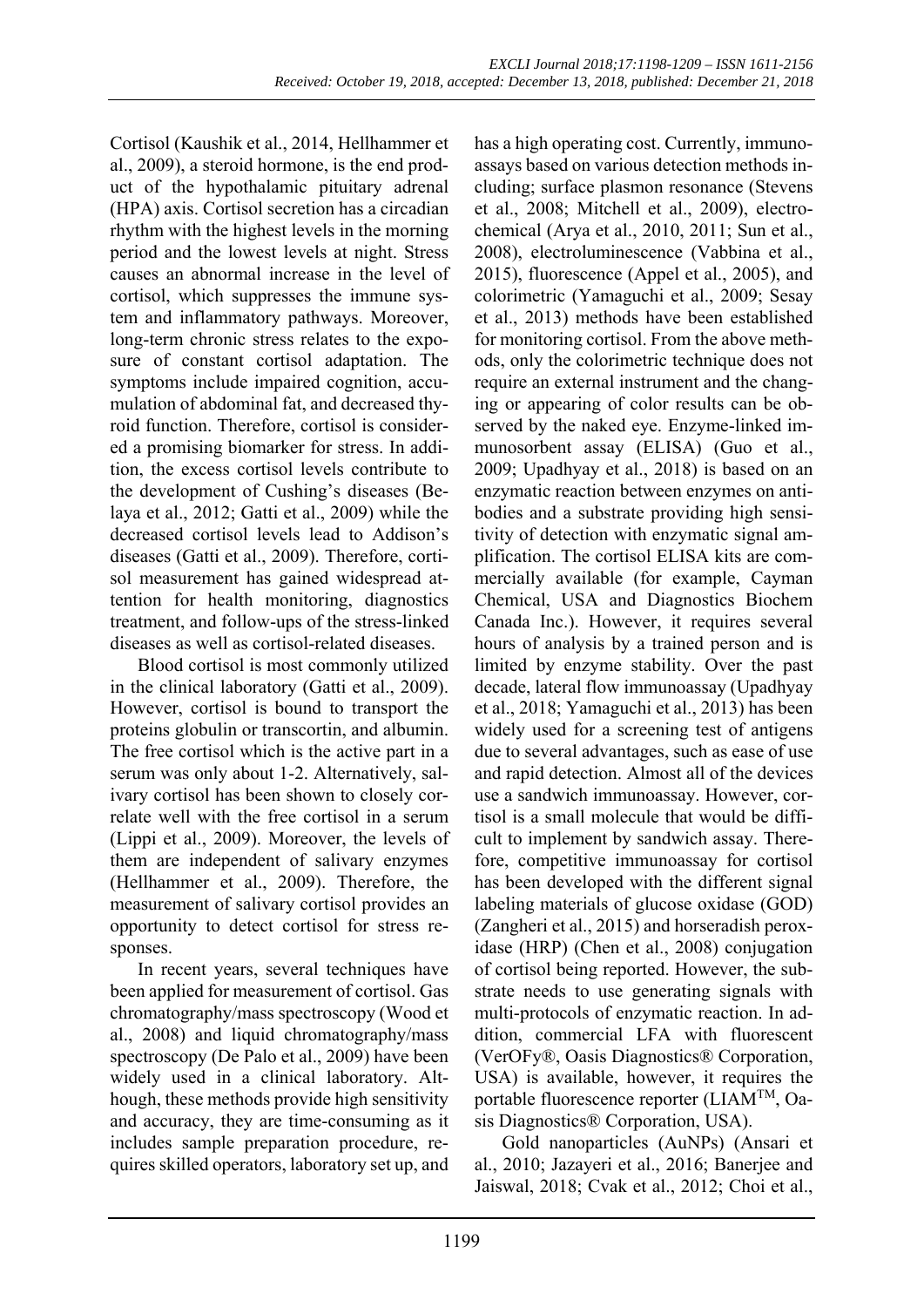2014) have been widely employed as labels used for the immunoassay due to their strong optical absorption, good compatibility with antibodies, and long-term stability. Cortisol-BSA with AuNPs (Choi et al., 2014; Leung et al., 2003) and cortisol-3-carboxymethyloxime–adipic acid dihydrazide–bovine serum albumin (F-3-CMO–ADH–BSA) (Nara et al., 2010) were applied for cortisol detection. However, using AuNPs has the limitation of sensitivity or requires complicated synthesis of cortisol compounds for competitive assay. More recently, the silver enhancer (Rodriguez et al., 2016; Yeh et al., 2009) for signal enhancement of AuNPs labels have been reported. By this method, AuNPs catalytic reduction of silver ions in the presence of a reducing agent resulting in participated silver ions on the gold nanoparticles surface is proposed. The enlarged particles become a dark color providing more intensity, so are more easily visualized.

Herein, we reported a competitive lateral flow immunoassay using AuNPs label with silver enhancement for simple and sensitive saliva cortisol testing. The color signal from AuNPs labeled antibody has an inverse relationship with the antigen concentration. By this approach, the sensitivity of the assay was improved by silver enhancement. The color results can be easily observed by naked eye and the cortisol levels were easily obtained by comparing with the color chart. The assay showed working ranges of 0.5 and 150 ng/mL and the sensitivity of 0.5 ng/mL. Therefore, this method is suitable for practical uses with rapid, ease of use, and portability for cortisol detection, which will be beneficial to indirectly prevent stress-related diseases.

# **MATERIALS AND METHODS**

#### *Chemical and reagents*

A mouse anti-cortisol monoclonal antibody, cortisol-BSA conjugate was purchased from Cusabio Biotech Co., Ltd, (China). Goat anti-mouse immunoglobulin G was obtained from Jackson ImmunoResearch Laboratories,

Inc., Ethanol, disodium hydrogen orthophosphate, and sodium dihydrogen phosphate were purchased from BDH Prolabo (Lutterworth, UK). Hydrocortisone, 20 nm gold nanoparticles, citric acid, disodium citrate tribasic dehydrate, bovine serum albumin (BSA), and silver nitrate were purchased from Sigma-Aldrich (Missouri, USA). Hydroquinone was provided by Tokyo Chemical Industry Co., Ltd. Analytical-grade reagents and 18 M $\Omega$ -cm water were used throughout this experiment. The silver enhancer solutions were prepared by a 1:1 (V:V) mixing solution of 100 mg silver acetate in 50 mL milli Q water and 250 mg hydroquinone in a 50 mL of citrate buffer pH 3.8.

# *Preparation and characterization of anti***-***cortisol antibody***-***conjugated AuNPs*

Conjugation of anti-cortisol antibodies with AuNPs was performed by mixing of 100 µL of 175 µg/mL anti-cortisol antibody with 1 mL AuNPs pH 8, and followed by incubation under continuous stirring at room temperature for 30 minutes. After that, 100 µL of 3 % BSA in 20 mM PBS was added into a prepared solution to reduce nonspecific binding. The mixed solution was centrifuged at 12,000 rpm at 4 °C for 30 minutes. Finally, the separated precipitation was adjusted to the volume of 100 µL by 3 % BSA in 20 mM PBS buffer and stored at 4 ºC. Anti-cortisol antibody-conjugated AuNPs was examined and characterized under a Thermo Scientific NanoDrop 2000 Spectrophotometer and Transmission electron microscope (Hitachi/s-4800, Japan).

#### *Preparation of strip and procedure for competitive immunoassay*

The schematic of the competitive lateralflow immunoassay is shown in Figure 1A. The test strip is composed of 3 components, which are a sample with a conjugate- released pad (Whatman FUSION *5*™, GE Healthcare), a nitrocellulose pad (Whatman AE 98, GE Healthcare), and absorbent pad (Whatman CF6, GE Healthcare) stuck on a plastic backing card on which a sample load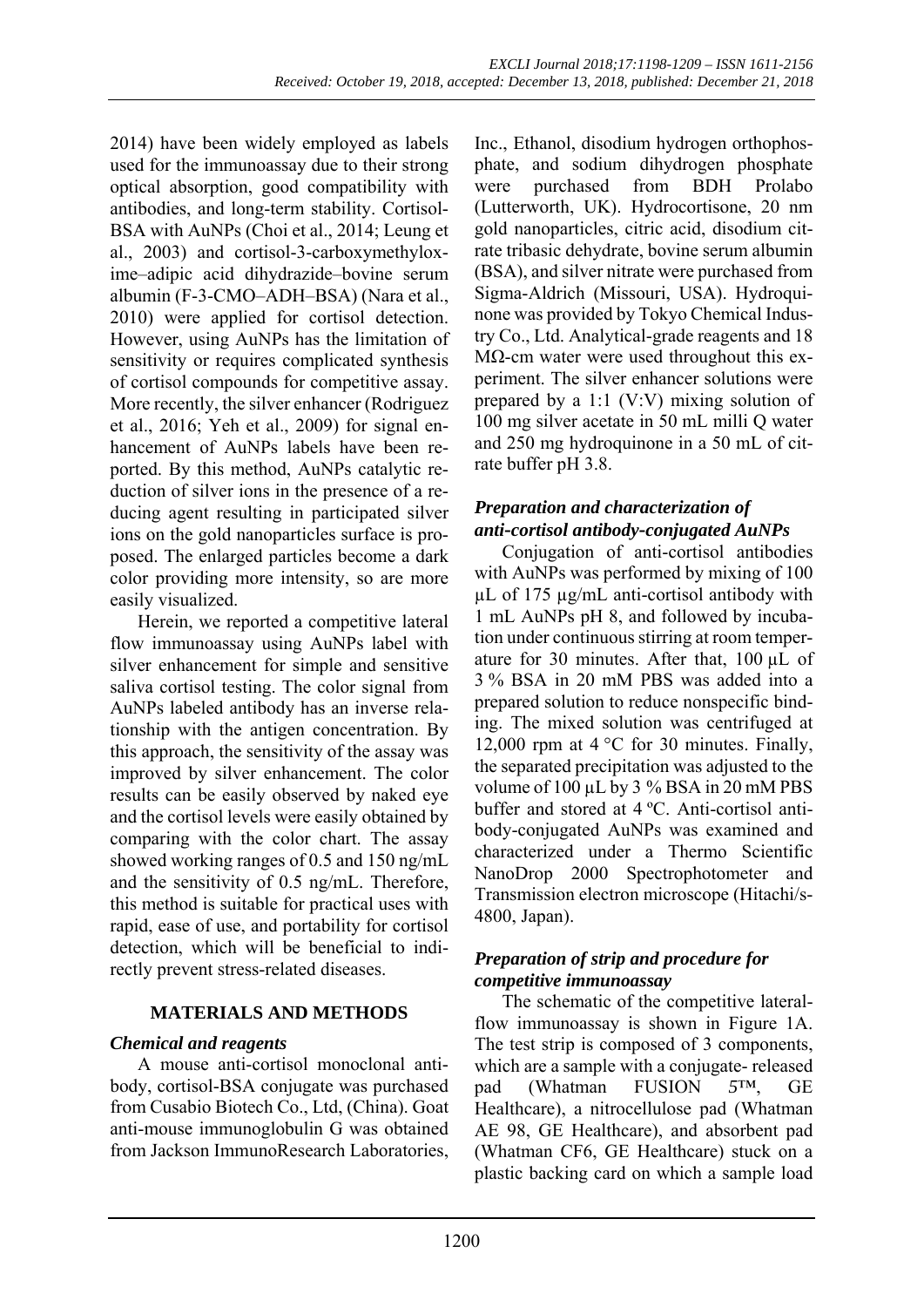will pass. Anti-cortisol antibody conjugated AuNPs were immobilized on a conjugate released pad. The 1 µL of cortisol-BSA conjugate in 0.1 M PBS pH 7.4 and 1 µL of antimouse IgG antibody was dotted on the nitrocellulose pad as the test zone and the control zone, respectively and then dried for 1 hour at room temperature.

For the detection step, the strip was dipped into 40 µL of a sample solution followed by 40  $\mu$ L of 0.1 tween 20 in 0.1 M PBS pH 7.4 as the running buffer. After 2 minutes, the silver enhancer was added for 40 µL to complete assay. A negative result was indicated by a red and dark color at the test zone, before and after enhancement, respectively (Figure 1B, i). Whereas, a positive result presented pink to colorless according to their concentration (Figure 1B, ii). Both negative and positive results perform a dark color at the control zone. The test zones were taken using a digital camera (IXY200F, Canon, Japan) in automatic mode with no flash under a control light box. The image of (i) negative results and (ii) positive results were shown in Figure 1C. After that, the images were exported to Adobe Photoshop CS6 program for semiquantitative analysis. The color signal at the test zone was analyzed by measuring the mean intensity in the RGB channel. The mean intensity value of each test zone was obtained by subtracting the intensity from that of the background. Next, the background-subtracted intensity values were used to obtain a calibration curve.



**Figure 1:** (**A**) Schematic drawings of lateral flow immunoassay based on competitive platform, (**B**) The principle of competitive assay at test and control zone on nitrocellulose membrane:(i) negative and (ii) positive results, and (**C**) image results of (i) negative and (ii) positive results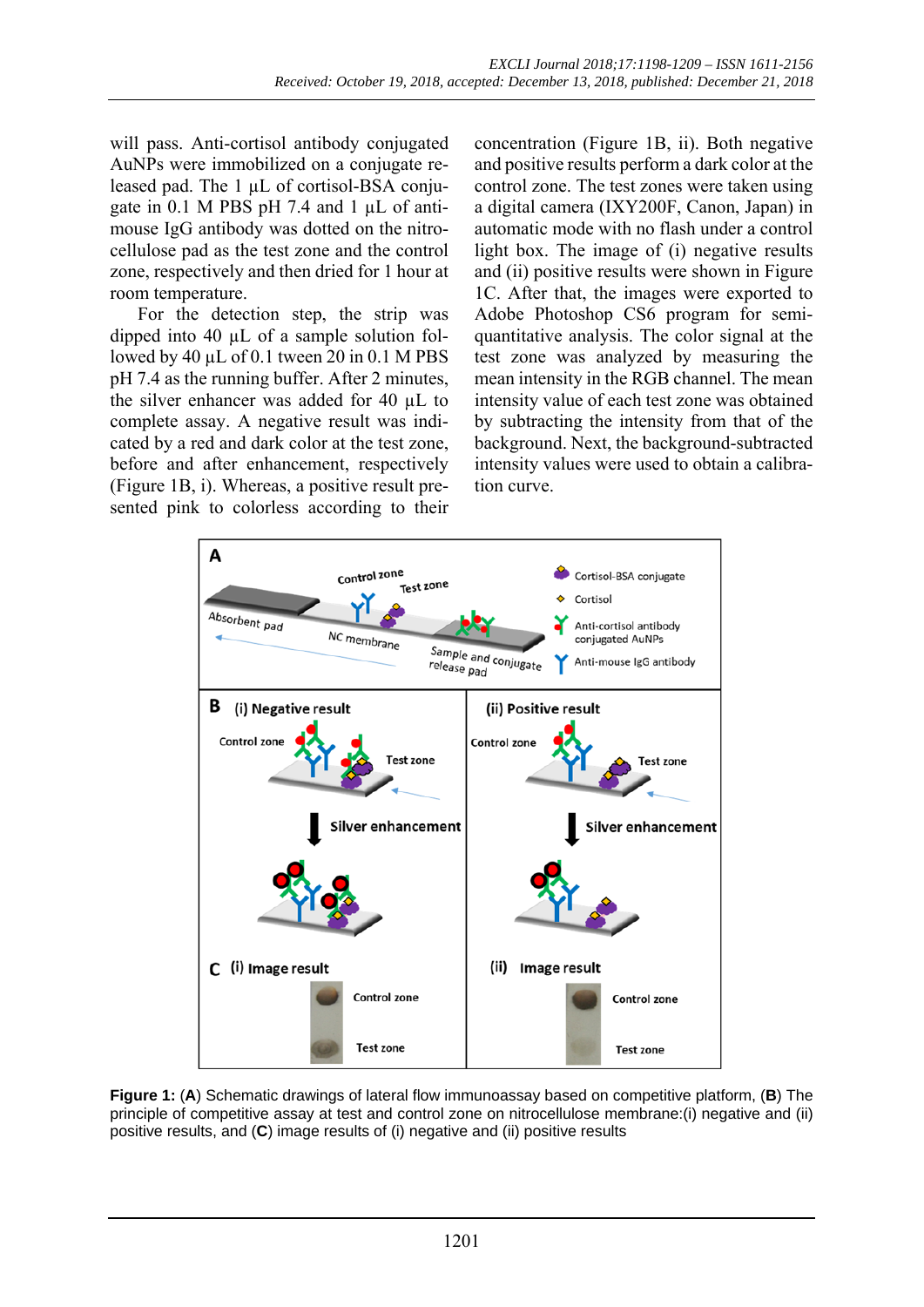# *Analysis of salivary cortisol*

Artificial saliva was purchased from Pickering laboratories (Mountain View, USA). Saliva samples were obtained from the volunteers in our laboratory. The study was approved by the Ethics Committee of Mahidol University, MU-CIRB 2017/ 231.1312. Saliva were collected at 8 A.M. before eating. Then the sample was centrifuged for 10 minutes at  $4,000 \times g$  at 2-8 °C. The solution was then diluted 10 times in  $0.1$  Tween  $20 +$ PBS pH 7.4 before testing. Salivary cortisol levels were measured using ELISA kit (Cusabio Biotech Co., Ltd, (China)) according to the manufacturer's protocol.

# **RESULTS AND DISCUSSION**

# *Preparation and characterization of anti***-***cortisol antibody conjugated AuNPs*

Gold nanoparticles conjugated with antibodies influenced by the pH and antibody concentrations were optimized. Anti-cortisol antibody concentration was optimized by varying concentration at 10, 50, 75, 100, 150, 175 and 200  $\mu$ g/mL. 20  $\mu$ L of anti-cortisol antibodies were added into 200 µL of AuNPs then incubated for 15 minutes followed by adding 80 µL of 10 NaCl. The results are shown in Figure 2A. In the presence of NaCl, the color of suspension of AuNPs changed into blue after addition of low concentration of anti-cortisol antibodies because of the aggregation of AuNPs. The anti-cortisol antibodies at above 175 µg/mL can prevent the aggregation of AuNPs because this concentration was enough for binding antibodies with AuNPs. Therefore, 175 µg/mL of anticortisol antibodies was used in further experiments. The effect of pH on anti-cortisol antibodies and AuNPs binding was studied from pH 5-9. The stability of colloidal solution and polydisperse was investigated using the calculated values from the ratio of absorbance at  $\lambda_{\text{max}}$ / 580 nm and 600 nm/ $\lambda_{\text{max}}$  ( $\lambda_{\text{max}}$  = 520 nm) after adding of NaCl, respectively. The plot between absorbance ratio and pH was

shown in Figure 2B. The most stable and the least amount of polydispersion of AuNPs are at pH 8. Thus, the pH 8 was selected as the optimal condition for preparation of anti-cortisol antibody-conjugated AuNPs. The optical property of the unconjugated and anti-cortisol antibody conjugated AuNPs are shown in Figure 2C. The UV–vis spectra of AuNPs and anti-cortisol antibody conjugated AuNPs exhibited maximum absorbance at a wavelength of 520 nm. After conjugation of anti-cortisol antibodies with AuNPs, the UV-vis absorption intensity slightly increased since the antibodies interacted with AuNPs. Additionally, the gold remained nanosize after conjugation from the Transmission electron microscope (TEM) image (Figure 2D).

# *Optimization of competitive assay*

The detection of cortisol was based on a competitive immunoassay which is the cortisol in the sample competed with the fixed cortisol-BSA at the test zone. After application by analyst, the cortisol flow passes through the anti-cortisol antibody conjugated AuNPs to from a complex, which only the excess anti-cortisol antibody conjugated AuNPs are captured by immobilized cortisol-BSA on the NC surface at the test zone. The red intensity of the test zone is inversely related to the amount of cortisol, which allowed the cortisol to qualify. Parameters affecting the sensitivity of the competitive immunoassay on lateral flow immunoassay for cortisol detection were investigated. Firstly, the volume of pre-immobilized anti-cortisol antibody conjugated AuNPs on a conjugate release pad was varied and 3 µL provided the highest response of test (data not shown). Therefore, 3 µL of anti-cortisol antibody conjugated AuNPs was fixed onto the conjugate release pad. In addition, the pre-spotted cortisol-BSA concentration at the test zone was optimized at various concentrations from 0 to 800 µg/mL. In order to obtain the highest performance of the sensor for competitive detection, the different intensities of the signal obtained from negative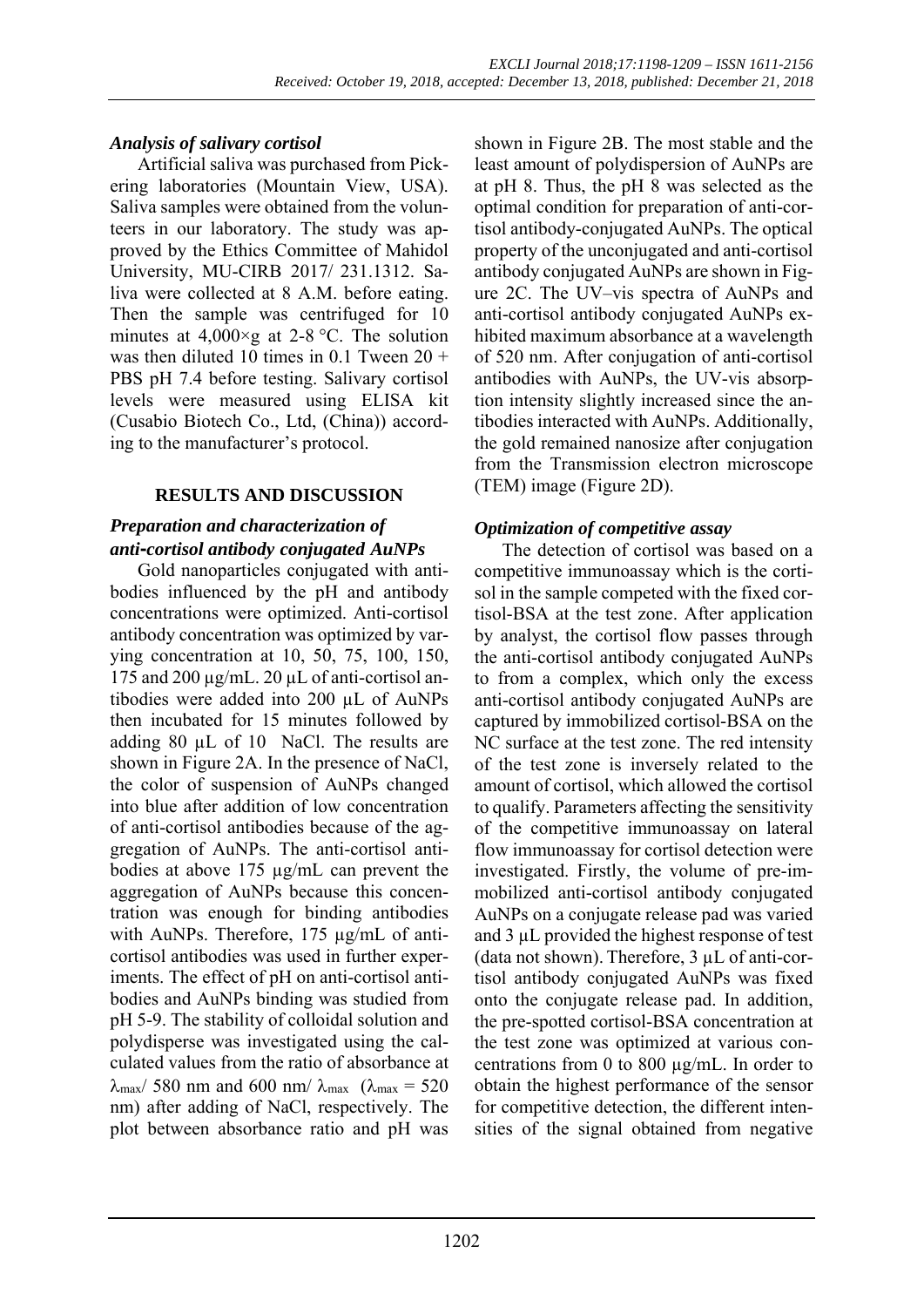

**Figure 2:** Optimization of anti-cortisol antibody and AuNPs conjugate: (**A**) image results of the AuNPs solution with a different concentration of anti-cortisol antibodies after adding of 10 NaCl, (**B**) Plot of absorbance at 520 nm versus pH of AuNPs after adding of 10 NaCl and a fixed concentration of anticortisol antibodies at 175 µg/mL, (**C**) UV-vis absorption spectra of AuNPs and anti-cortisol antibodyconjugated AuNPs (AuNPs-Ab) and, (D) TEM image of (i) AuNPs and (ii) anti-cortisol antibody-conjugated AuNPs.

control and positive results were investigated at the test zone. The strip was dipped into the analysis solution containing 0 and 100  $\mu$ g/mL for negative control (N) and analysis (A), respectively. As shown in Figure 3A, the visible red color on the test zone can be clearly observed with the cortisol-BSA concentration above 200 µg/mL. The highest difference in intensity was found at 800 µg/mL. Although, 800 µg/mL of cortisol-BSA provided a high intensity of negative control, the sensitivity of cortisol detection was lower than that of 200 µg/mL of cortisol-BSA, which was ng/mL levels as shown in Figure 3C.

#### *Competitive assay with silver enhancement for cortisol detection*

The cortisol detection was performed in the range of 0 to 20 ng/mL. The results of the competitive immunoassay for cortisol detection are shown in Figure 4. Before enhancement, the red color was obtained at the test zone for the concentration of cortisol 0 ng/mL

as the negative control (Figure 4A, i). The intensity was decreased with increasing the cortisol concentration and became colorless above 15 ng/mL. The limit of detection (LOD) by the naked eye was 2 ng/mL. However, the negative result (control) was difficult to distinguish by the naked eye. In order to enhance the signal, the silver enhancement solution was applied in the lateral flow immunoassay. After applying the enhancement solution, the red dots of the test changed to dark brown, which was related to the intensity of the red color (Figure 4A, ii). The reaction is based on the reduction of silver ions on the AuNPs's surface. The silver precipitate on gold provided the particle enlargement resulting in the color changing from red to dark brown. The results can be easily visualized within 5 minutes. The image picture of the results was taken at 5 minutes after applying silver. Figure 4B shows the plot of the mean intensity of the sensing area versus cortisol concentration with and without silver enhance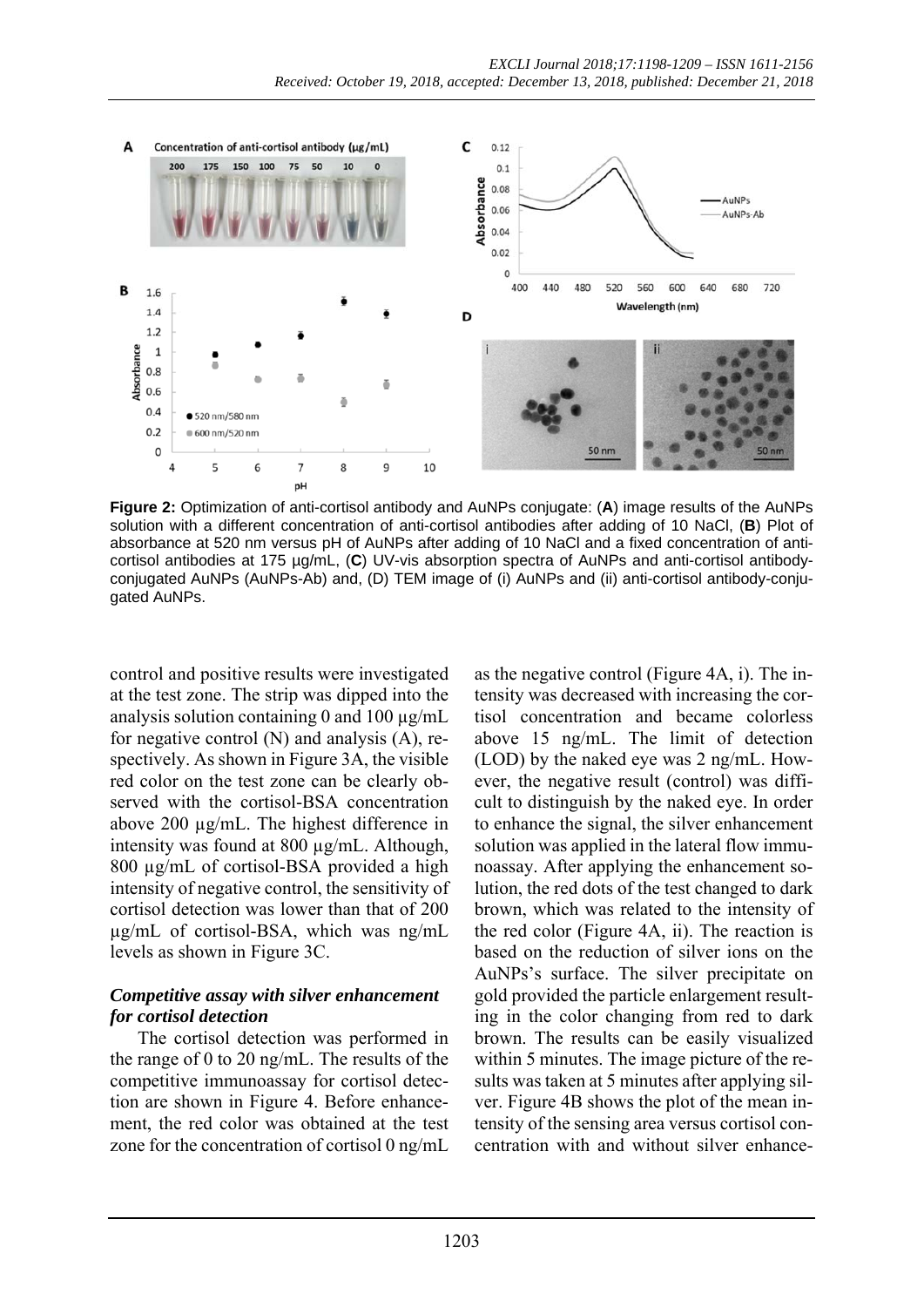ment. Silver enhancement obviously improved the intensity of the results. The LOD by semi-quantitative analysis using an image processing program at 3 SD of blank + mean value was 1.8 and 0.5 ng/mL for without and with silver enhancement, respectively. Therefore, the sensitivity was enough to be applied for salivary cortisol detection.



**Figure 3:** Effect of cortisol-BSA concentration on competitive immunoassay (**A**) Image of the results: N is negative control (without cortisol) and A is analysis, which contained 100 ng/mL cortisol, (**B**) plot of  $\Delta$ intensity (intensity of the negative control – intensity of the analysis) versus cortisol-BSA concentration. The error bar is the standard deviation (n=3), and (**C**) Image results of competitive assay for cortisol detection using (i) 200 and (ii) 800 µg/mL of cortisol-BSA.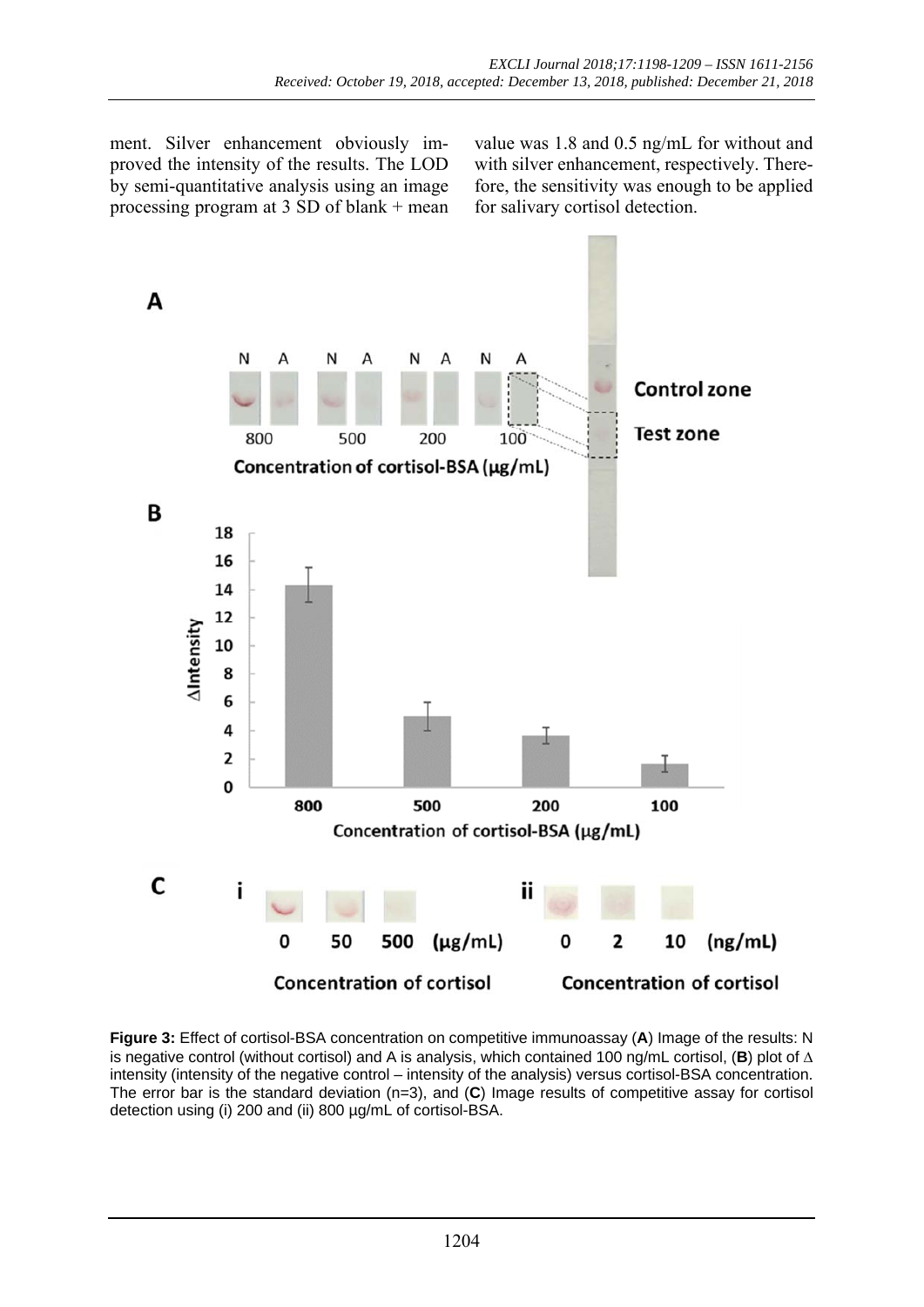

**Figure 4: (A)** The images on the test zone of various concentrations of cortisol at before (i) and after (ii) enhancement which were representative of those seen in three independent repeats of the experiment. **(B)** Plot of  $\triangle$  intensity (intensity of the analysis – intensity of the background) determined by digitalimage analysis using Adobe Photoshop (Red channel and RGB channel for AuNPs and AuNPs + silver enhancement, respectively). The data are derived from 3 replicates.

#### *Analysis of salivary cortisol*

The assays are sensitive to viscosity, therefore, the dilution effect was investigated. The results obtained by 10 dilutions using 0.1 Tween 20 + PBS of saliva was comparable to the results obtained by cortisol in PBS. Additionally, the calibration curve (Figure 4 B) provided the working range from 0.5 to 20 ng/mL of cortisol test. Therefore, it can be applied for detection of salivary cortisol in diluted sample. A color chart has been constructed under optimized conditions with 10 times diluted saliva to qualify cortisol levels (Figure 5A). Moreover, the semi-quantitative

analysis was performed using an image processing program in order to obtain more reliable measurements. The calibration plot (0.5- 150 ng/mL cortisol) shown in Figure 5B uses the equation  $y = 0.0554x^2 - 7.9126 x +$ 284.15,  $R^2 = 0.9984$ . To investigate the performance of the developed assay in salivary cortisol determination, the approach was applied to the screening of cortisol in saliva and artificial saliva. The results are shown in Table 1. The color results were compared to the color chart. The value of the cortisol was measured to be  $> 40 - 150$ ,  $> 150$ , and  $> 150$ ng/mL for samples 1, 2, and 3, respectively by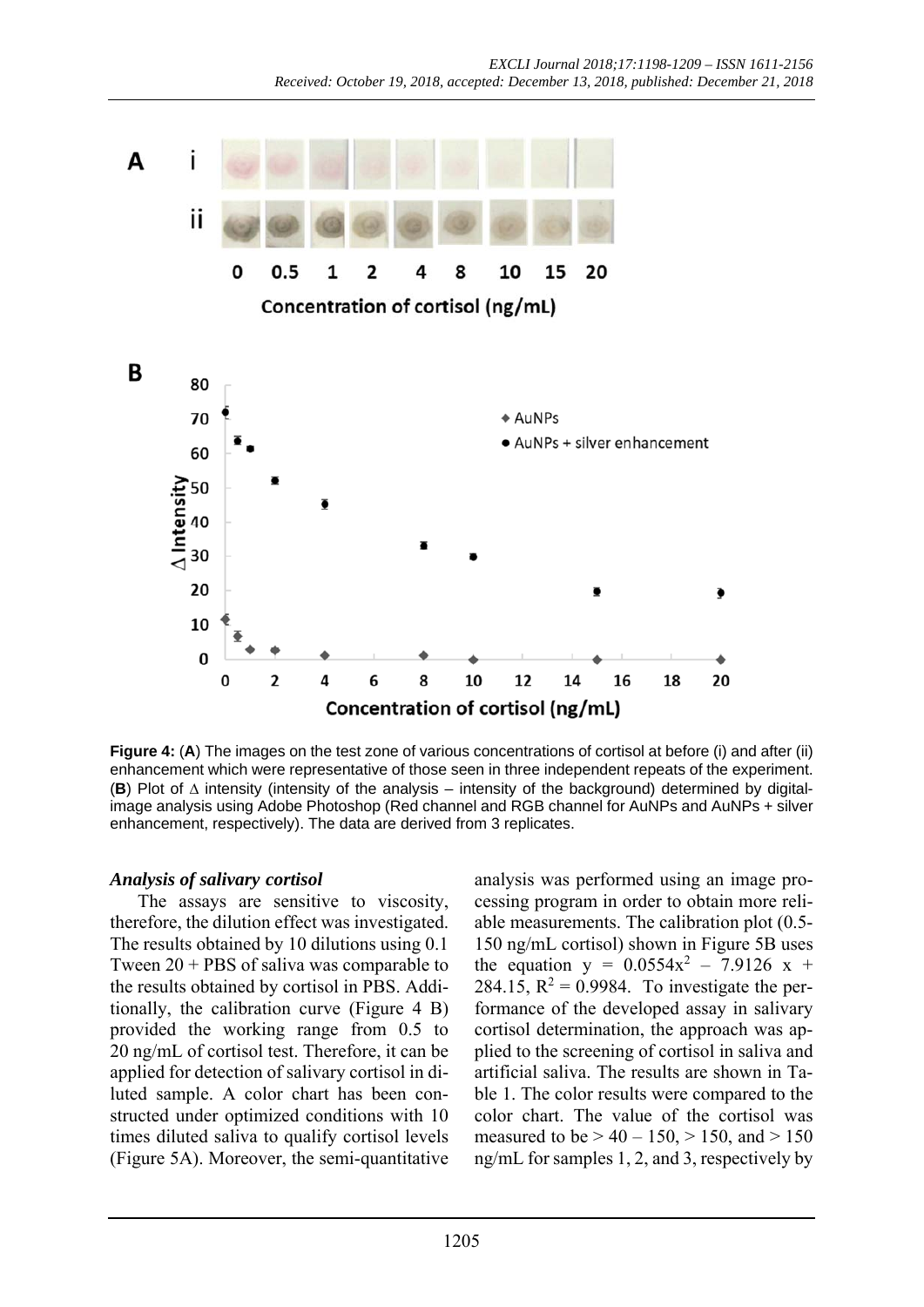visual measurement. For the semi-quantitative analysis by image processing, the cortisol value of samples 1, 2, and 3 were found at 112, 152 and 159 ng/mL, respectively (the cortisol value reported from previous studies were found to be about 29 -145 ng/mL (Suay et al., 1999; Takai et al., 2004; Westermann et al., 2004, for normal subjects). The cortisol levels depend on age, gender, health history and the method used for testing. In addition, the results obtained from the developed method were compared with the results obtained by ELISA kit (The equation was  $y = 5.0016x^3 + 43.362x^2 - 28.32x + 4.0087$  and R<sup>2</sup>  $= 0.9999$ . A paired t-test at 95 confidence level was performed. The statistics revealed that tcalculated  $(2.33)$  was below tcritical  $(2.77)$ which suggests no significant difference between the two methods. This indicates a good agreement between the two methods.

Next, the recovery was studied by the spiked artificial salivary samples at 5, 15, and 50 ng/mL. The analytical recoveries ranged from between 68-106. The results indicated that this developed assay has sufficient performance for the rapid, sensitive and easy-touse screening test of salivary cortisol.



**Figure 5:** (**A**) The color chart of the cortisol levels, (**B**) Plot of concentration of cortisol (10-fold dilution) versus  $\Delta$  intensity (intensity of the analysis – intensity of the background) determined by digital-image analysis using Adobe Photoshop. The data are derived from 3 replicates.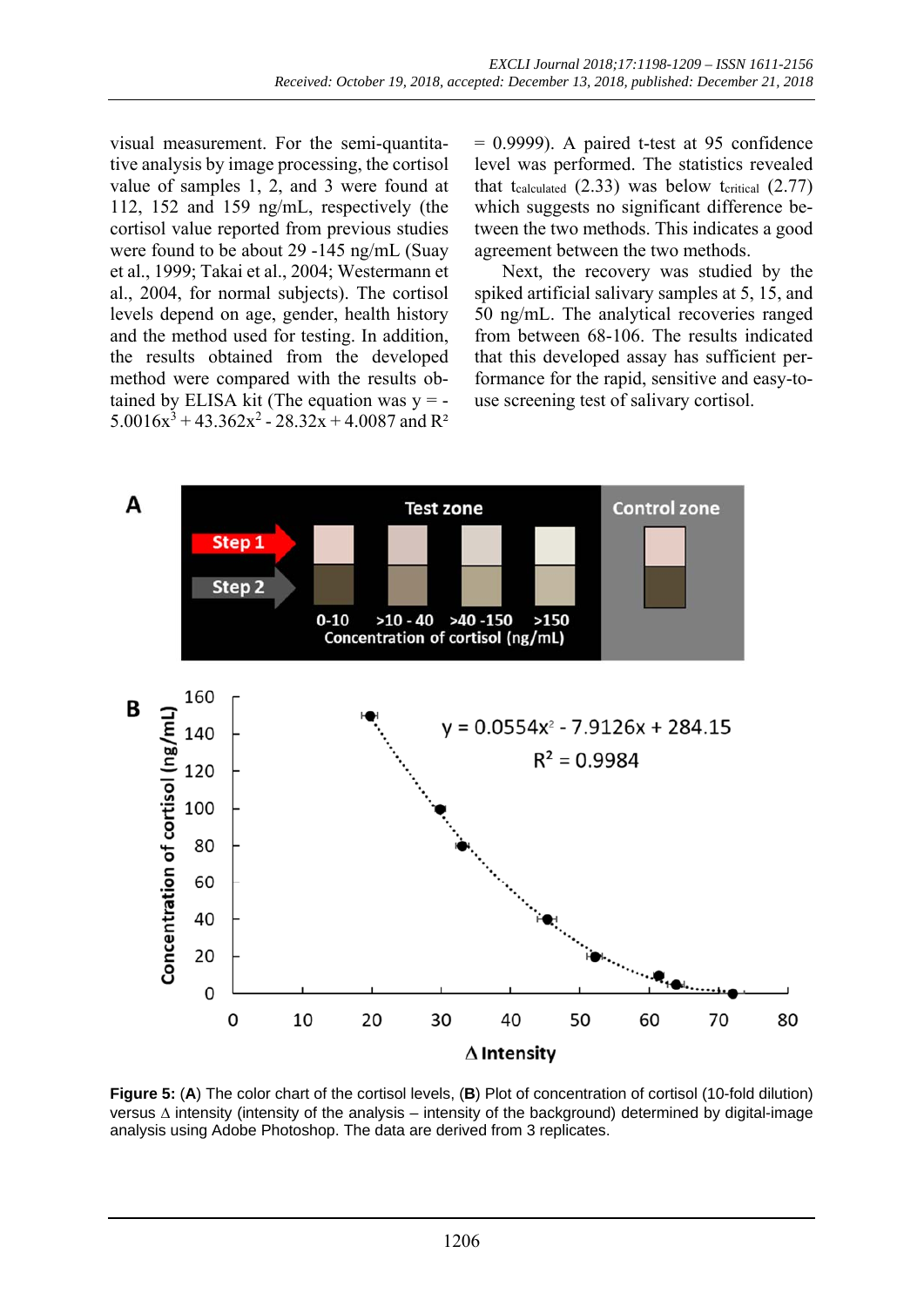| Table 1: Determination of cortisol in salivary samples and spiked cortisol in artificial saliva at 5, 15, and |  |
|---------------------------------------------------------------------------------------------------------------|--|
| 50 ng/mL compared with ELISA. The data are derived from 3 replicates.                                         |  |

|                               | Developed lateral flow immunoassay |                     |            |                    |                    |               |                          | <b>ELISA</b>     |
|-------------------------------|------------------------------------|---------------------|------------|--------------------|--------------------|---------------|--------------------------|------------------|
| <b>Sample</b>                 | <b>Added</b>                       | <b>Image result</b> |            | Found*             | Found**            | $\frac{0}{0}$ | $\frac{0}{0}$            | Found<br>(ng/mL) |
|                               | (ng/mL)                            | <b>AuNPs</b>        | $AuNPs+Ag$ | (ng/mL)<br>$(n=3)$ | (ng/mL)<br>$(n=3)$ | $RSD**$       | Recovery**               | $(n=3)$          |
| Sample 1                      |                                    |                     | G          | $>$ 40-150         | 112                | 3.7           | $\overline{\phantom{a}}$ | 124              |
| Sample 2                      |                                    |                     |            | > 150              | 152                | 3.9           |                          | 155              |
| Sample 3                      |                                    |                     |            | > 150              | 159                | 4.2           | $\overline{\phantom{a}}$ | 163              |
| <b>Artificial</b><br>saliva 1 | 5                                  |                     |            | $0-10$             | 3.4                | 1.8           | 68                       | 3.3              |
| <b>Artificial</b><br>saliva 2 | 15                                 |                     |            | $>10-40$           | 12                 | 2.8           | 80                       | 12               |
| <b>Artificial</b><br>saliva 3 | 50                                 |                     |            | $>$ 40-150         | 53                 | 3.2           | 106                      | 56               |

\* Visual measurement

\*\* Image processing program

#### **CONCLUSIONS**

The lateral flow immunoassay based on the competitive format coupled with silver enhancement system herein provides a simple and rapid screening method for cortisol detection. Measuring the samples requires only an addition of the sample and running buffer followed by the application of a silver enhancement (total assay was 15-20 min). The results can be observed by the naked eye or with an image processing program. The limit of detection was 0.5 ng/mL with the detection range at 0.5 to 150 ng/mL for salivary cortisol. The assay was successfully applied to the screening of salivary cortisol in a real sample. These findings demonstrated the potential application of a developed assay for clinical analysis for early prevention and monitoring of cortisol-related diseases.

#### *Acknowledgments*

Authors wish to thank Mr. Bryan Kilvinski who assisted in the proof-reading of the manuscript. A.A. gratefully acknowledges support from Research Grant for New Scholar from the Thailand Research Fund (TRF) (Grant no. MRG6080078). A.A and O.C. greatly thank the Thailand Research Fund through Research Team Promotion Grant (RTA6080002).

#### **REFERENCES**

Ansari AA, Alhoshan M, Alsalhi MS, Aldwayyan AS. Prospects of nanotechnology in clinical immunodiagnostics. Sensor-Basel. 2010;10:6535-81.

Appel D, Schmid RD, Dragan CA, Bureik M, Urlacher VB. A fluorimetric assay for cortisol. Anal Bioanal Chem. 2005;383:182-6.

Arya SK, Chornokur G, Venugopal M, Bhansali S. Antibody functionalized interdigitated micro-electrode (IDmicroE) based impedimetric cortisol biosensor. Analyst. 2010;135:1941-6.

Arya SK, Dey A, Bhansali S. Polyaniline protected gold nanoparticles based mediator and label free electrochemical cortisol biosensor. Biosens Bioelectron. 2011;28:166-73.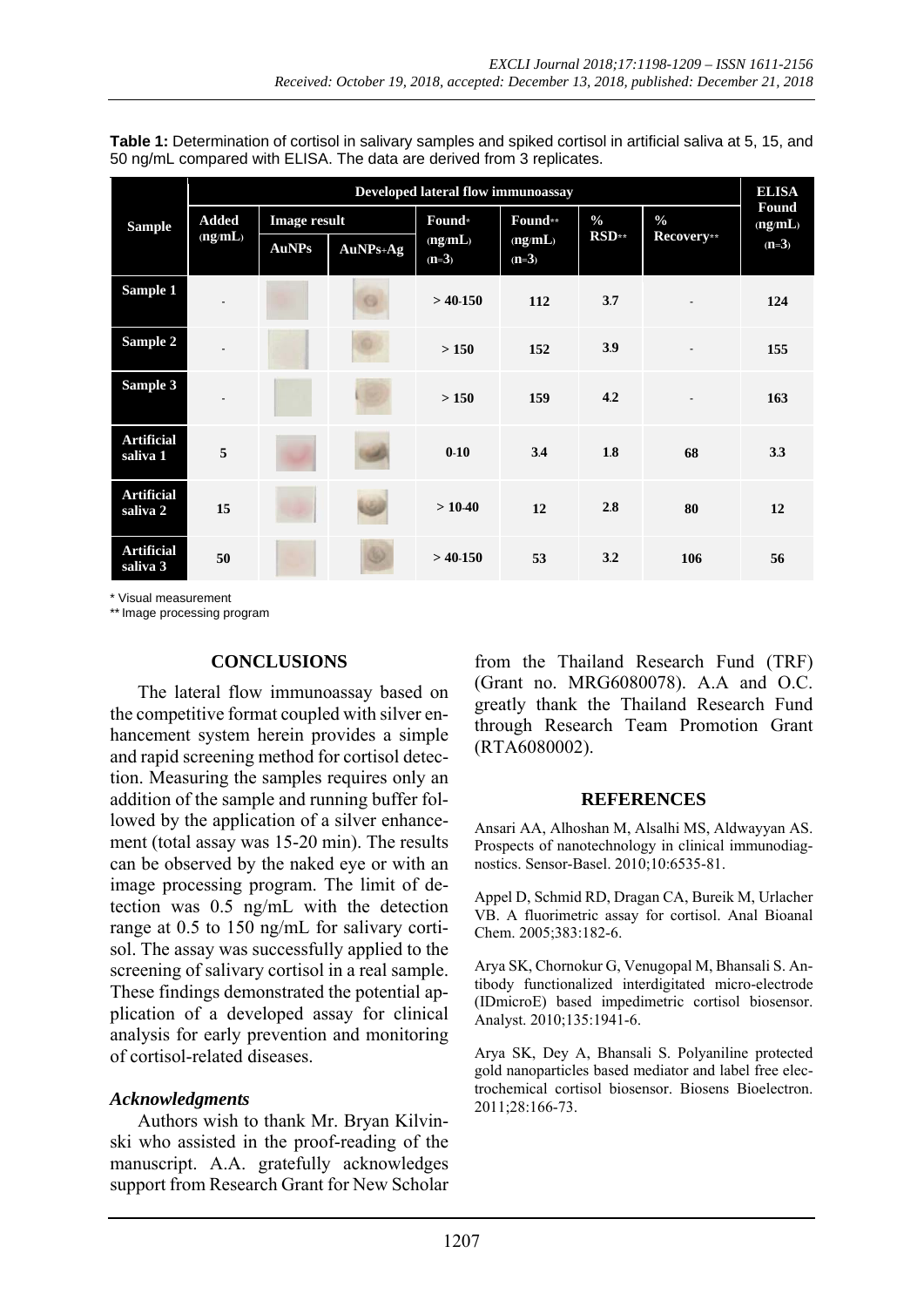Banerjee R, Jaiswal A. Recent advances in nanoparticle-based lateral flow immunoassay as a point-of-care diagnosti tool for infectious agents and diseases. Analyst. 2018;143:1970-196.

Belaya ZE, Iljin AV, Melnichenko GA, Rozhinskaya LY, Dragunova NV, Dzeranova LK, et al. Diagnostic performance of late-night salivary cortisol measured by automated electrochemiluminescence immunoassay in obese and overweight patients referred to exclude Cushing's syndrome. Endocrine. 2012;41:494- 500.

Chen PC, Mwakwari SC, Oyelere AK. Gold nanoparticles: From nanomedicine to nanosensing. Nanotechnology, Science and Applications. 2008;1: 45-65.

Choi S, Kim S, Yang J-S, Lee J-H, Joo C, Jung HI. Real-time measurement of human salivary cortisol for the assessment of psychological stress using a smartphone. Sens Bio-Sens Res. 2014;2:8-11.

Cvak B, Pum D, Molinelli A, Krska R. Synthesis and characterization of colloidal gold particles as labels for antibodies as used in lateral flow devices. Analyst. 2012;137:1882-7.

De Palo EF, Antonelli G, Benetazzo A, Prearo M, Gatti R. Human saliva cortisone and cortisol simultaneous analysis using reverse phase HPLC technique. Clin Chim Acta. 2009;405:60-5.

Gatti R, Antonelli G, Prearo M, Spinella P, Cappellin E, De Palo EF. Cortisol assays and diagnostic laboratory procedures in human biological fluids. Clin Biochem. 2009;42:1205-17.

Guo YR, Liu SY, Gui WJ, Zhu GN. Gold immunochromatographic assay for simultaneous detection of carbofuran and triazophos in water samples. Anal Biochem. 2009;389:32-9.

Hellhammer DH, Wust S, Kudielka BM. Salivary cortisol as a biomarker in stress research. Psychoneuroendocrinology. 2009;34:163-71.

Jazayeri MH, Amani H, Pourfatollah AA, Pazoki-Toroudi H, Sedighimoghaddam B. Various methods of gold nanoparticles (GNPs) conjugation to antibodies. Sens Bio-Sens Res. 2016;9:17-22.

Kaushik A, Vasudev A, Arya SK, Pasha SK, Bhansali S. Recent advances in cortisol sensing technologies for point-of-care application. Biosens Bioelectron. 2014; 53:499-512.

Leung WM, Chan PY, Bosgoed F, Lehmann K, Renneberg K, Lehmann M, et al. One-step quantitative cortisol dipstck with proportional reading. J Immunol Methods. 2003;281:109-18.

Lippi G, De Vita F, Salvagno GL, Gelati M, Montagnana M, Guidi GC. Measurement of morning saliva cortisol in athlees. Clin Biochem. 2009;42:904-6.

Mitchell JS, Lowe TE, Ingram JR. Rapid ultrasensitive measurement of salivary cortisol using nano-linker chemistry coupled with surface plasmon resonance detection. Analyst. 2009;134:380-6.

Nara S, Tripathi V, Singh H, Shrivastav TG. Colloidal gold probe based rapid immunochromatographic strip assay for cortisol. Anal Chim Acta. 2010;682:66-71.

Rodriguez MO, Covian LB, Garcia AC, Blanco-Lopez MC. Silver and gold enhancement methods for lateral flow immunoassays. Talanta. 2016;148:272-8.

Sesay AM, Micheli L, Tervo P, Palleschi G, Virtanen V. Development of a competitive immunoassay for the determinaton of cortisol in human saliva. Anal Biochem. 2013;434:308-14.

Stevens RC, Soelberg SD, Near S, Furlong CE. Detection of cortisol in saliva with a flow-filtered, portable surface plasmon resonance biosensor system. Anal Chem. 2008;80:6747-51.

Suay F, Salvador A, Gonzalez-Bono E, Sanchis C, Martinez M, Martinez-Sanchis S, et al. Effects of competition and its outcome on serum testosterone, cortisol and prolactin. Psychoneuroendocrinology. 1999;24: 551-6.

Sun K, Ramgir N, Bhansali S. An immunoelectrochemical sensor for salivary cortisol measurement. Sensor Actuat B-Chem 2008;133:533-7.

Takai N, Yamaguchi M, Aragaki T, Eto K, Uchihashi K, Nishikawa Y. Effect of psychological stress on the salivary cortisol and amylase levels in healthy young adults. Arch Oral Biol. 2004;49:963-98.

Upadhyay N, Nara S. Lateral flow assay for rapid detection of *Staphylococcus aureus* enterotoxin A in milk. Microchem J. 2018;37:435-42.

Vabbina PK, Kaushik A, Pokhrel N, Bhansali S, Pala N. Electrochemical cortisol immunosensors based on sonochemically synthesized zinc oxide 1D nanorods and 2D nanoflakes. Biosens Bioelectron. 2015;63:124- 30.

Wood L, Ducroq DH, Fraser HL, Gillingwater S, Evans C, Pickett AJ, et al. Measurement of urinary free cortisol by tandem mass spectrometry and comparison with results obtained by gas chromatography-mass spectrometry and two commercial immunoassays. Ann Clin Biochem. 2008;45:380-8.